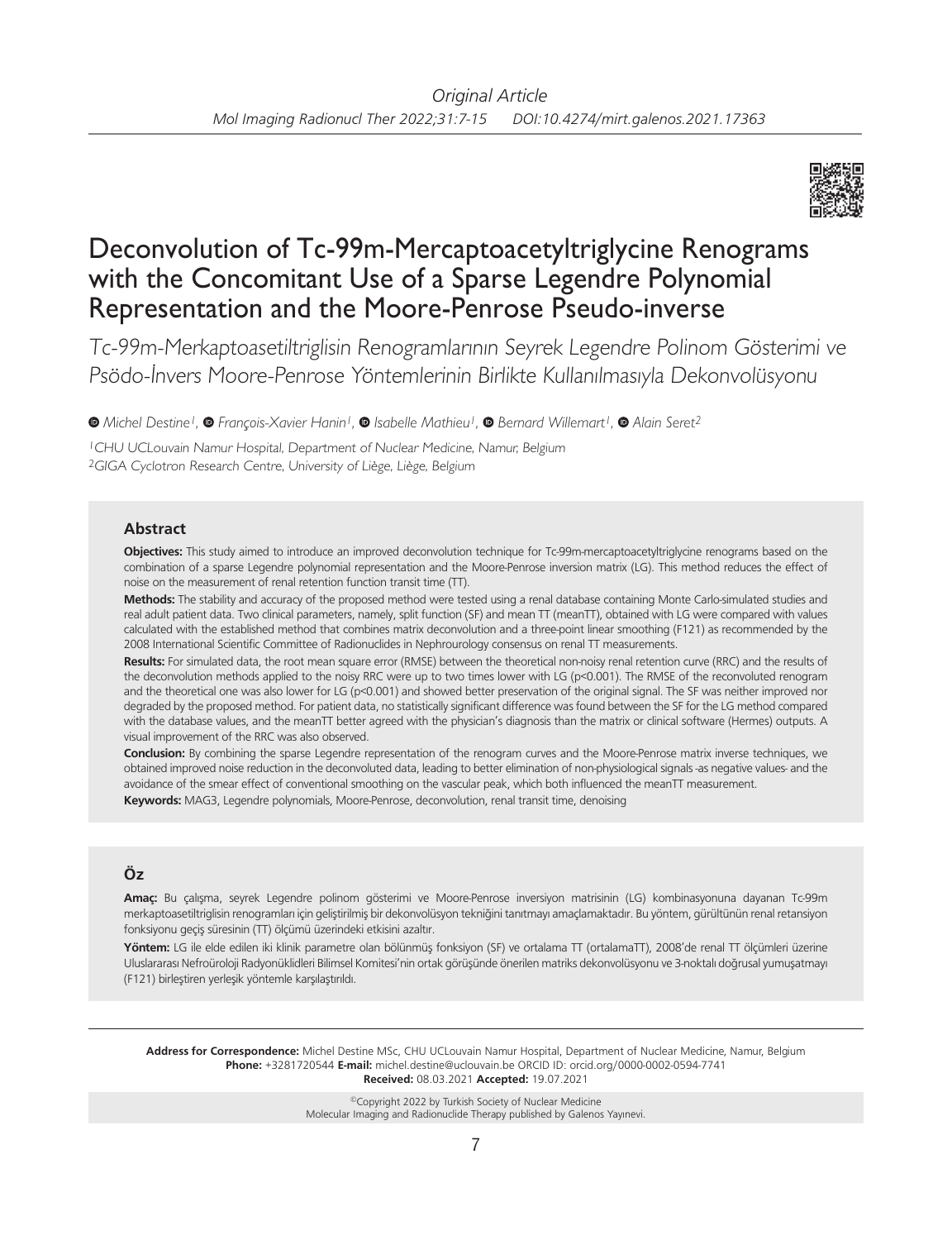**Bulgular:** Simüle edilmiş veriler için, teorik gürültülü olmayan renal retansiyon eğrisi (RRC) ile gürültülü RRC'ye uygulanan dekonvolüsyon yöntemlerinin sonuçları arasındaki kök ortalama kare hatası (RMSE) LG ile iki kat daha düşüktü (p<0,001). Kıvrımlı renogramın ve teorik renogramın RMSE'si de LG için daha düşüktü (p<0,001) ve orijinal sinyalin daha iyi korunduğunu gösterdi. Bölme işlevi (SF), önerilen yöntemle ne iyileştirildi ne de bozuldu. Hasta verileri için, LG yöntemi için SF ile veri tabanı değerlerine kıyasla anlamlı bir fark bulunmadı ve ortalamaTT, doktorun teşhisi ile matris veya klinik yazılım (Hermes) çıktılarından daha uyumluydu. RRC'de görsel bir iyileşme de gözlendi.

**Sonuç:** Renogram eğrilerinin seyrek Legendre gösterimi ve Moore-Penrose matrisi ters tekniklerini birleştirerek dekonvolüsyon verilerinde daha iyi bir gürültü azaltımı elde edilmiş ve bu da fizyolojik olmayan sinyallerin -negatif değerler olarak- daha başarılı bir şekilde yok edilmesine ve vasküler tepe üzerindeki alışılagelmiş yumuşatmanın yayma etkisinin önlenmesine yol açarak ortalamaTT ölçümünü etkilemiştir.

**Anahtar kelimeler:** MAG3, Legendre polinomları, Moore-Penrose, dekonvolüsyon, renal geçiş süresi, gürültü giderme

#### **Introduction**

Deconvolution methods were initially applied in the early 1940s (1) to blood flow measurements and later to gastroenterology kinetic tracers (2). The first quantitative renogram analysis by deconvolution was proposed in the early 1970s (3). Various renography tracers have been developed since then. Tc-99m-mercaptoacetyltriglycine (MAG3), which is the focus of present research, has become the radiopharmaceutical of choice in various clinical contexts (4) and has been routinely used for years. Furthermore, increased interest in renography is expected following the recent development of novel PET radiotracers (5) that open the door to three-dimensional renography, while scintigraphy remains limited to two-dimensional renograms.

Deconvolution is a mathematical process that can be viewed as an imitation of the renal retention curve (RRC), which could be obtained if the radiotracer activity was instantly and directly injected into the renal artery. The RRC provides information about the quantity of radiotracer retained in the kidney over time. It is possible to extract information that relates to the spread of tubular transit times (TTs) and has physiological significance. For example, urinary tract obstruction can lengthen the TT of the radiotracer through the kidney. The renal system can be described as a series of pathways with different lengths and therefore with different TTs. The parameters with the highest clinical relevance are the mean TT (meanTT) and the left-to-right ratio or split function (SF). SF has been proven (6) to be proportional to the plateau height of the individual RRC. After removing the early vascular phase by back extrapolation of the plateau, the meanTT is computed as the integral of the RRC divided by the plateau height. For MAG3, typical normal values ranged from 2 to 4 min for the whole kidney meanTT (4,7) and are between 45% and 55% for SF.

Mathematically, deconvolution can be seen as the solution of the integral equation:

## R(t)=  $\int_0^t H(t-\tau) * B(\tau) d\tau$  (1)

where R (t) is the renogram obtained in the clinical routine, B (t) the input function (blood input), and H (t) the unknown RRC. Different methods have been intensively investigated to solve this equation, such as Laplace transform, matrix systems or constrained least square in the time domain and fourier deconvolution in the frequency domain (7). A study revealed that these deconvolution techniques performed differently in clinical cases (7). For example, the constrained least square was more reliable in assessing the meanTT in the presence of very noisy data. Conversely, the matrix method performs better when noise is very low (7).

Unfortunately, the deconvolution process is one of the mathematical inverse problems that are classified as illposed. This means that small errors or variations in the input data lead to large errors in the output, i.e., the deconvoluted curve. On some occasions, the process can lead to a solution RRC, which has no clinical meaning, while the RRC that is reconvoluted with the input function still gives the correct initial renogram. None of the previously mentioned deconvolution methods are exempted to this problem. Moreover, they are all very sensitive to small variations in the inputs, renogram, and blood input curve and are therefore very sensitive to data noise. For the matrix method, which is the most frequently implemented method, the initial signal value is crucial. This value determines not only whether the matrix can be inverted, but any slight change or error in this value will propagate throughout the deconvolution process (7).

Given the presence of a high level of noise in the majority of scintigraphy data, it is not possible to obtain an RRC by deconvolution without a reduction in these statistical fluctuations. Without appropriate noise reduction, large oscillations are often present in the solution, sometimes with negative values that have no physiological meaning. Simple filtering of the input data, a common method of noise reduction, is not very effective. Excessive filtering may modify the characteristics of the underlying physiological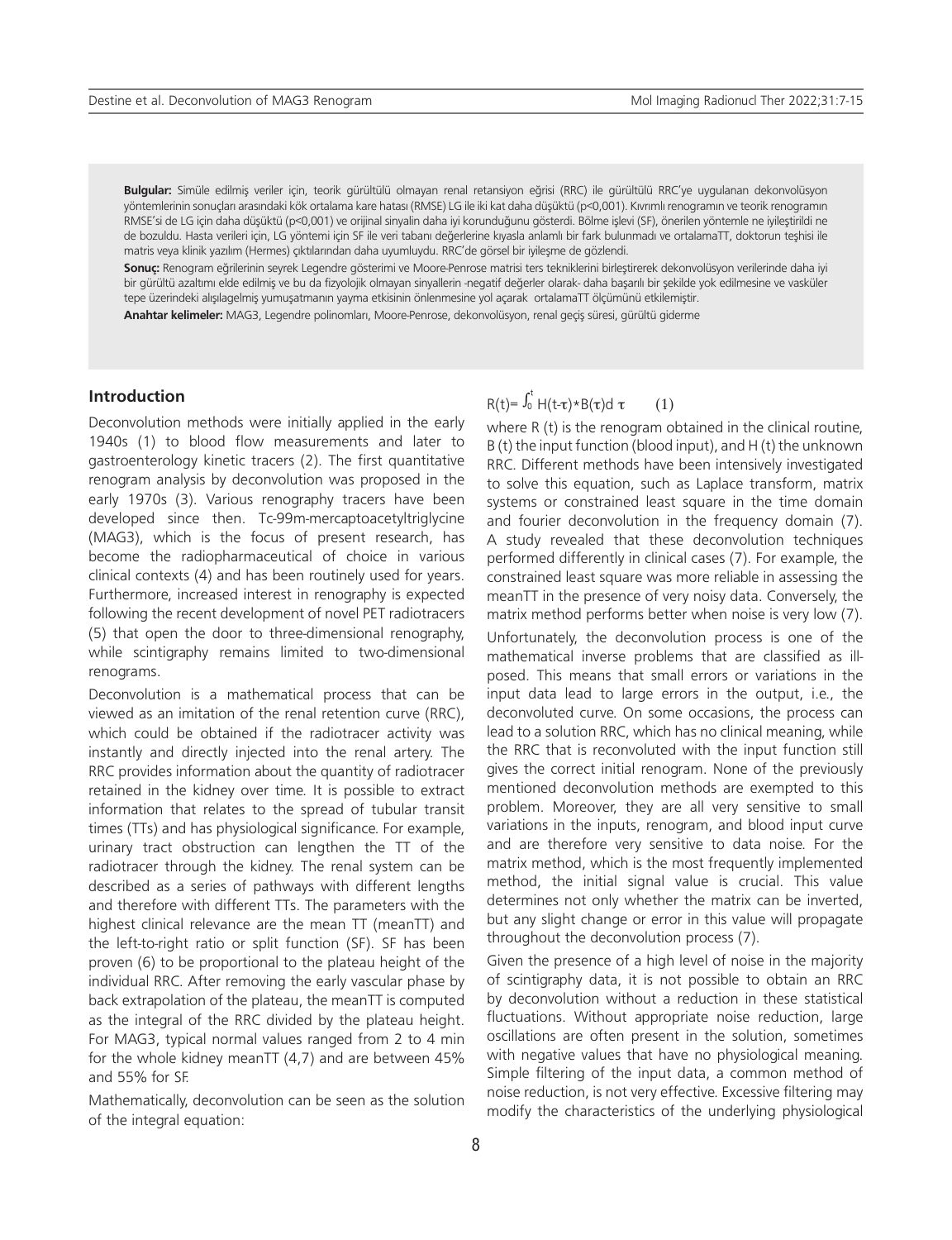information present in the curves. On the contrary, applying a minimum filtering value will still result in an unstable and inaccurate output. Previous studies have shown that the accuracy of the RRC depends not only on the degree but also on the type of filtering (8). Moreover, filtering must be applied before (and sometimes also on) the output of the deconvolution process, mainly to remove negative values. The RRC contains a mix of renal and non-renal phases. It follows the idea that the initial shape of the RRC should be cautiously considered since the first time points (vascular stage) are higher than those that follow. One of the drawbacks of excessive filtering is a spread of the vascular component in addition to a greater difficulty in determining the end of the RRC plateau. A general conclusion from the literature, as summarized in the ISCORN consensus (4,7), is that linear filtering with a 1-2-1 kernel and with a variable number of passes, as proposed by Fleming (9,10), is the recommended option.

This study was conducted to determine whether sparse Legendre polynomials (LP) can be used to create a representation of time-activity curves (TACs) as a Poisson noise removal tool, as was recently shown to be effective for standard renography processing (11), which in combination with an adapted deconvolution technique could be suitable for improving nuclear renogram analysis by deconvolution in routine practice.

#### **Materials and Methods**

#### **Representation of LP and the Pseudo-inverse Method**

This study relied on the representation of a noisy TAC by sparse Legendre expansion (11,12). The description of the noisy TAC  $f$  (t) can be written as a limited sequence of the LP of K<sub>max</sub> +1 terms giving a denoized curve  $f_{\downarrow}^{}(\text{t})$ :

$$
f_{L}(t) = \sum_{k=0}^{Kmax} L(k) P_{k}(t) \qquad (2)
$$

where  $P_k(t)$  is the LP of order k and the Legendre coefficients L (k) are computed from:

$$
L(k) = \frac{2k+1}{N} \sum_{t=1}^{k+1} f(t) P_k(t)
$$
 (3)  
The  $\frac{2k+1}{N}$  term is a normalization factor linked to the LP.

As the tracer is injected into the blood, the renogram function R (t) (which is the TAC of the kidney obtained from scintigraphy images) is the mathematical convolution of the plasma or impulse function B (t) and the kidney impulse response function H (t). The relationship between these functions is given by the following equation:

 $R(t) = H(t) o B(t)$  (4)

where o denotes the convolution operator. This process is schematically represented in Figure 1. B (t) is usually



**Figure 1.** Schematic representation of the convolution process. (a) The impulse function is represented as an ideal (δ) or intra-arterial injection (gray) and as a real plasma curve and (b) is the unknown response function of the kidney or renal retention function with relevant kidney dynamic parameters. The meanTT may be calculated by integrating the area under the H (t) divided by the plateau height. This is related to the equivalent area (light gray) and (c) represents the convolution product of H (t) and B (t) in a real case with an overemphasis of the plasma peak meanTT: Mean transit time

obtained from a region of interest (ROI) over the heart. H (t) describes the TAC that would be obtained if the tracer was injected in bolus (δ mathematical function) directly into the kidney artery and is also called the impulse response function. H (t) does not depend on the shape of the blood input function and truly characterizes the fundamental behavior of the kidney.

In the first step, we applied the finite Legendre transform to the raw blood input B (t) and renogram R (t) curves to perform noise removal.

$$
B(t)=\sum_{j=0}^{\text{KBrax}} L_j^B P_j^B
$$
\n
$$
B(t)=\sum_{i=0}^{\text{KBrax}} L_i^B P_i^R
$$
\n(6)

where  $L_i^B$  and  $L_i^R$  are component vectors of dimension j and ι and KB<sub>max</sub>, KR<sub>max</sub> are the individual number of Legendre coefficients for each curve.  $P_1^B$  and  $P_1^R$  are LP components of a  $P^B \in \mathbb{R}^{j \times m}$  and a  $P^R \in \mathbb{R}^{j \times m}$  matrix, respectively, where *m* had the dimension of the number of time points in the renogram.

In a second step, the unknown function  $H(t)$  was also developed as a Legendre expansion:

$$
H(t) = \sum_{i=0}^{4} L_i^H P_i^H \qquad (7)
$$

where the  $P_i^H$  are the LPs of a  $P^H \in \mathbb{R}^{q \times m}$  matrix and  $L_i^H$  are the unknown Legendre coefficients of the renal retention function of dimension *q*. In our previous publication (11), the maximum number of Legendre coefficients for  $L_1^B$  and  $L_1^R$ was  $2 \times \sqrt{m}$ . Here, we found the limit for *q* to be  $4 \times \sqrt{m}$ .

Substituting equation (7) in (4) gave the following equation:

$$
R(t) = (\sum_{i=0}^{q} L_i^H P_i^H) \circ B(t)
$$
 (8)

Convolution of B (t) with the  $P_1^H$  gave the matrix equation:  $R(t) = (P_{B}^{T}(t))$  L (9)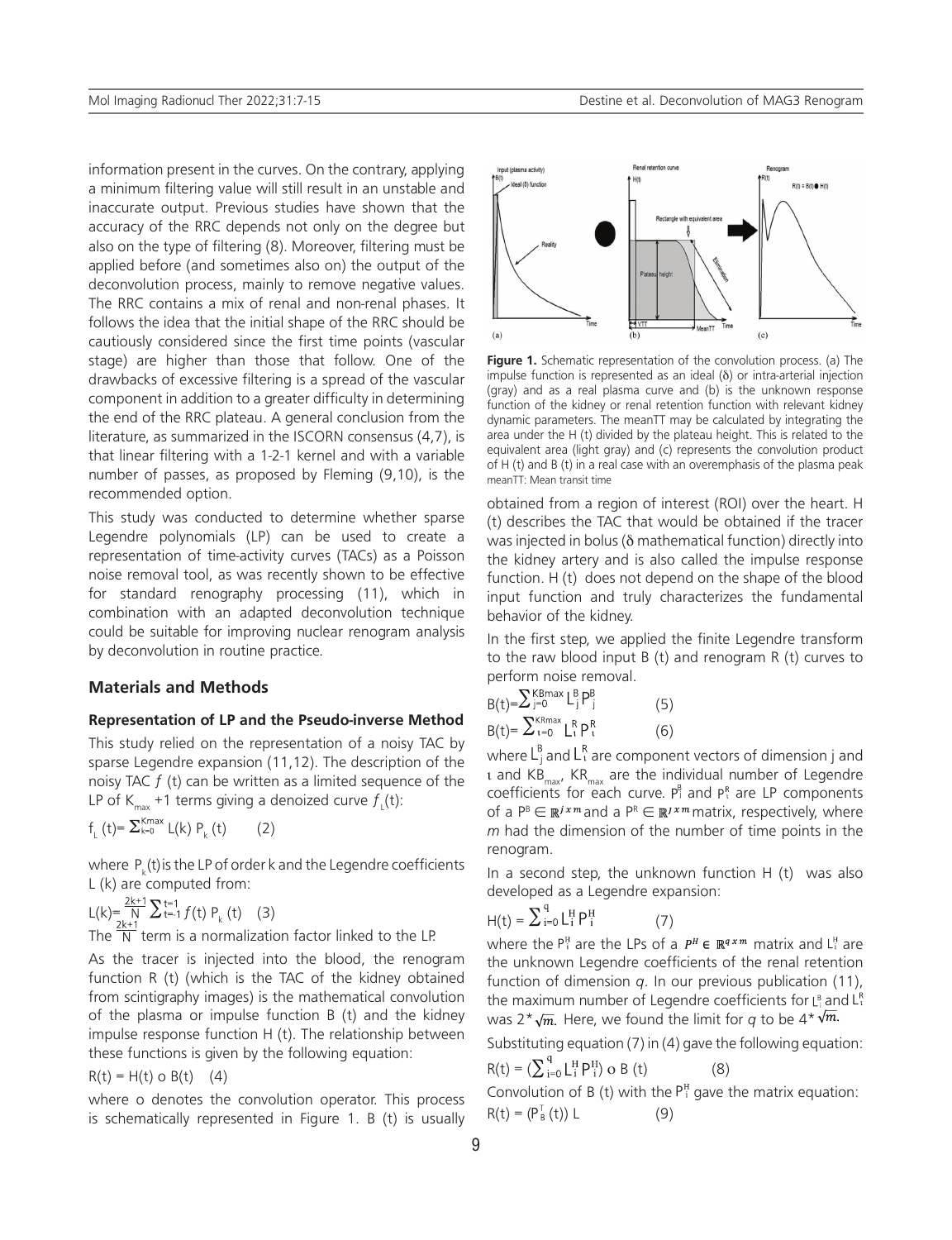where  $(P_{B}^{T}(t))$  is the transposed convoluted matrix and L contains the unknown coefficients of the RRC.

To solve this system, we needed the inverse of the nonsquare matrix  $P_B^T(t)$ . This was performed using the Moore-Penrose inverse. This generalized inverse is calculated using its singular-value decomposition and is noted  $(p_{\lambda}^{+})$ . The solution of equation (7) was obtained by the calculation of the Legendre coefficient vector L'.

 $L' = (P_B^{\tau^+}(t))R(t)$  (10)

L' could be different from L due to the Moore-Penrose inversion process, which acts as a least square minimizer (13).

From the L', we obtained the filtered response function H' (t) as a sparse Legendre expansion with q terms:

$$
H' = \sum_{i=1}^{q} L_i' P_i^H(t)
$$
 (11)

## **Kidney Database**

For this study, we used a freely accessible online kidney database (www.dynamicrenalstudy.org) that contains Monte Carlo (MC) (14)-simulated studies and real adult patient data. The pharmacokinetics of the MC database is driven by a multi-compartmental model for Tc-99m-MAG3 and based on the first-order differential equation:

$$
\frac{dC_{j}(t)}{dt}=\frac{1}{v_{j}}\sum_{j=1}^{N}\left(r_{j\rightarrow i}\ C_{j}\ (t)-\ r_{i\rightarrow j}C_{i}\ (t)\right)\ (12)
$$

where  $C_i(t)$  is the tracer concentration in compartment i at time t, V<sub>i</sub> the volume of the ith compartment, and  $r_{j\rightarrow i}$ the transfer rate constant from compartment *j* to *i*. The simulation incorporated up to 69 phantom structures to provide a realistic patient representation in terms of anatomical and pharmacokinetic characteristics. The renal cortex and medulla were modeled by delay functions to generate time distributions close to real patient TTs. The MC dataset comprised six studies based on the same phantom with two clearances and a total of 30 simulations. Each study represented a specific SF, and simulations were available for two levels of simulated injected activity (50 and 100 MBq), anterior and posterior views, and a reference study (RS) posterior view. RS was a simulation without any physical image-degrading effect such as noise, tissue background, attenuation, and scattering in both phantom and camera, giving the actual time variant tracer distribution (ground truth). Each study was based on the characteristics of its RS, and a difference in the kidneyto-skin distance was taken into account. Each simulated dataset consisted of a dynamic renogram acquisition of 120 frames of 10 s and 128×128 pixels. A summary of the MC study characteristics is presented in Table 1. For each study, we extracted the RRC from the RS to obtain a

perfect theoretical noise-free shaped retention curve. The noise-free RCC and input function (B) from an ROI over the heart of the RS were convoluted to obtain the theoretical renogram (R).

#### **Renogram Processing**

Original ROIs were drawn on studies with the Hermes renogram analysis (Hermes Medical Solutions AB, Stockholm Sweden) and were copied onto our software (11). The kidney background ROIs were drawn from the lateral direction, going from the lower to the upper pole to avoid the pelvi-ureteric activity. An ROI was drawn over the left ventricle to obtain the input function and another between the heart and kidneys for input function background subtraction.

For the LG and matrix deconvolution (15), we always applied the same method for the starting point of the input curve and the determination of the plateau of the RRC. The input curve peak time was taken as the zero time (7). The plateau of the retention function was calculated from the mean value ( $P_{Mean}$ ) of the RRC curve between 1.2 and 2.0 min. This PMean replaced all the values from zero to the time point where the RRC fell below 85% of the PMean (16).

For the matrix method and theoretical data, we combined pre- and post-filtration (MPPF) using the F121 with a progressively rising number of passes up to 12 for prefiltering to cover the range of passes determined by Fleming's formula (9,10). Post-filtering was applied up to six passes, for each pre-filtering value, starting at the third point of the deconvoluted curve to avoid the influence of the vascular part. For the simulated data, we only considered F121 pre-filtering using the number of passes as determined by Fleming's formula and an F121 post-filtering with one pass, again excluding the first three points. This method is denoted MFF. The blood input function was

| Table 1. Summary of the characteristics of the Monte    |  |  |  |  |
|---------------------------------------------------------|--|--|--|--|
| Carlo-simulated studies for the LRF and clearance. Each |  |  |  |  |
| study contains five series with one reference study in  |  |  |  |  |
| posterior, two posterior, and anterior with 100 MBq or  |  |  |  |  |
| 50 MBg of injected activity                             |  |  |  |  |
|                                                         |  |  |  |  |

| <b>Study</b>                | LRF $(\%)$ | Clearance (mL/min) |  |  |
|-----------------------------|------------|--------------------|--|--|
|                             | 50         |                    |  |  |
| $\overline{2}$              | 20         | 260                |  |  |
| $\overline{\mathbf{3}}$     | 70         |                    |  |  |
| 4                           | 50         |                    |  |  |
| 5                           | 20         | 130                |  |  |
| 6                           | 70         |                    |  |  |
| LRF: Left relative function |            |                    |  |  |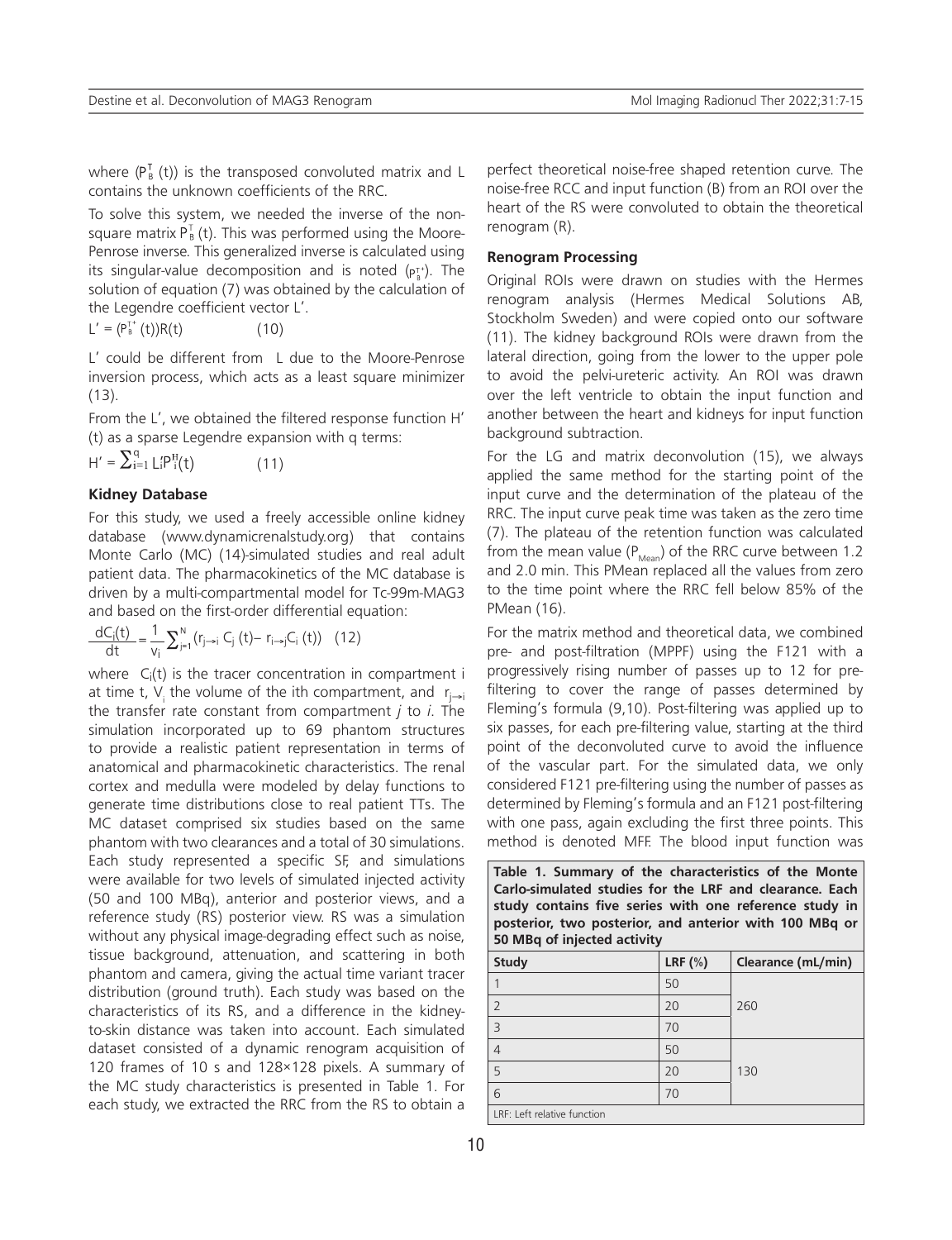filtered by F121 with a variable number of passes.

We applied the LP on the input function and on the noisy renogram before LG. We used a method based on an autocorrelation of the Legendre coefficients (11) to determine the optimum number of coefficients to be used. We also varied the number of Legendre coefficients to check if there was no other best solution.

For the first part of this study, the theoretical renogram R and input function B were added with different Poisson noise realizations to obtain noisy curves R' and B'. Using R' and B', the two deconvolution processes (LG and Matrix) were applied to obtain RRC'. In the first step, to obtain a global estimate of the accuracy of the deconvolution methods, the root mean square error (RMSE) between the results of the two deconvolution processes (matrix and LG) on the noisy curves RRC' and the theoretical RRC was calculated. A convolution of the computed RRC' with the filtered input function was used to calculate the RMSE with the theoretical noise-free renogram R to assess the preservation of the original signal. In a second step, the SF and whole kidney meanTT were computed from the RRC' obtained by both deconvolution methods.

The second part of the study used the MC-simulated studies with the presence of all physical-degrading effects and with respect to the different noise levels. The SF and TTs obtained from the RRC with both deconvolution methods were compared. Thus, it was not possible to determine the best F121, and only Fleming's formula was used with one F121 post-filtration (MFF).

The last part of this study was the confrontation of the outputs of the two deconvolution methods (LG and MFF), to which we added the outputs of the Hermes kidney analysis clinical software, applied to 31 patient studies from the database. These studies consist of MAG3 renograms recorded in a single acquisition (30 min) of 180 frames of 10 s in 128×128 pixels. The selection of 31 studies from the database was based on the clinical diagnostics and aimed to have a ratio close to 50% between normal and pathological kidneys. The clinical data, SF, and diagnosis were available from the database. The SF provided in the database was compared with the values obtained with the deconvolution and analysis methods used in this work. Three specialists for nuclear medicine (BW, IM, and FH) performed a blind test analysis of the patient studies with the Hermes renogram analysis program to establish if the whole kidney meanTT was pathological or not, and the results were compared with the outputs of the LG method and MFF to determine if a correlation exists between the clinical diagnostic and calculated meanTT. A bias was noted in the Hermes results of the meanTT that was discovered

at the beginning of the study with the help of the MCsimulated studies. It was confirmed by the Hermes support team that the system starts the analysis at 20 s. Moreover, the Hermes software does pre- and post-linear filtering (F121) and an apodization of the results to avoid negative values. Other details of the matrix deconvolution process in Hermes were unavailable. The determination of the plateau was computed in Hermes using the first and second derivatives. While the 20-s difference for the starting point is not significant for diagnosis, it has an influence on the matrix deconvolution output. For patient data, we considered this difference when classifying the kidney TT as pathological or normal. This feature of the Hermes software was part of the motivation for developing our own matrix deconvolution software.

CHU UCLouvain Namur Site De Sainte-Elisabeth Hospital Ethics Comitte approval (number: 08/21) was obtained, and the requirement to obtain informed consent was waived for this study because of its retrospective design.

## **Statistical Analysis**

Data were divided into three subsets (RS, noisy MC, real patient data), and two parameters were analyzed (SF and whole kidney meanTT). The RMSE was used to measure the deviation between observed and theoretical values. The mean and standard deviation (SD) were used to describe the spread of measurements. The slope, intercept, and coefficient of determination were obtained from linear regression for a pairwise comparison of the outcomes of the processing methods. A Bland-Altman plot was used to compare pairwise methods, including the 95% confidence interval for the limits of agreement. Statistical t-tests were performed at a 5% level of significance (p<0.05) using XLStat (version 2019.1.3, France).

## **Results**

## **Theoretical Renogram and Input Function Added with Poisson Noise**

Considering the matrix-deconvoluted theoretical noisy RRC', the composite number of pre- and post-filtering passes for F121 that led to the lowest RMSE between the deconvoluted RRC' and the non-noisy theoretical RRC was considered optimal. This was consistent with previous findings (8). This optimal composite number of pre- and post-filtering F121 passes was selected for all further comparison with the LG method. The RMSE between theoretical and computed values for the retention function and renogram curves are presented in Table 2. The LG method showed an RMSE up to two times lower than the MPPF for the RRC' (p<0.001). In addition, the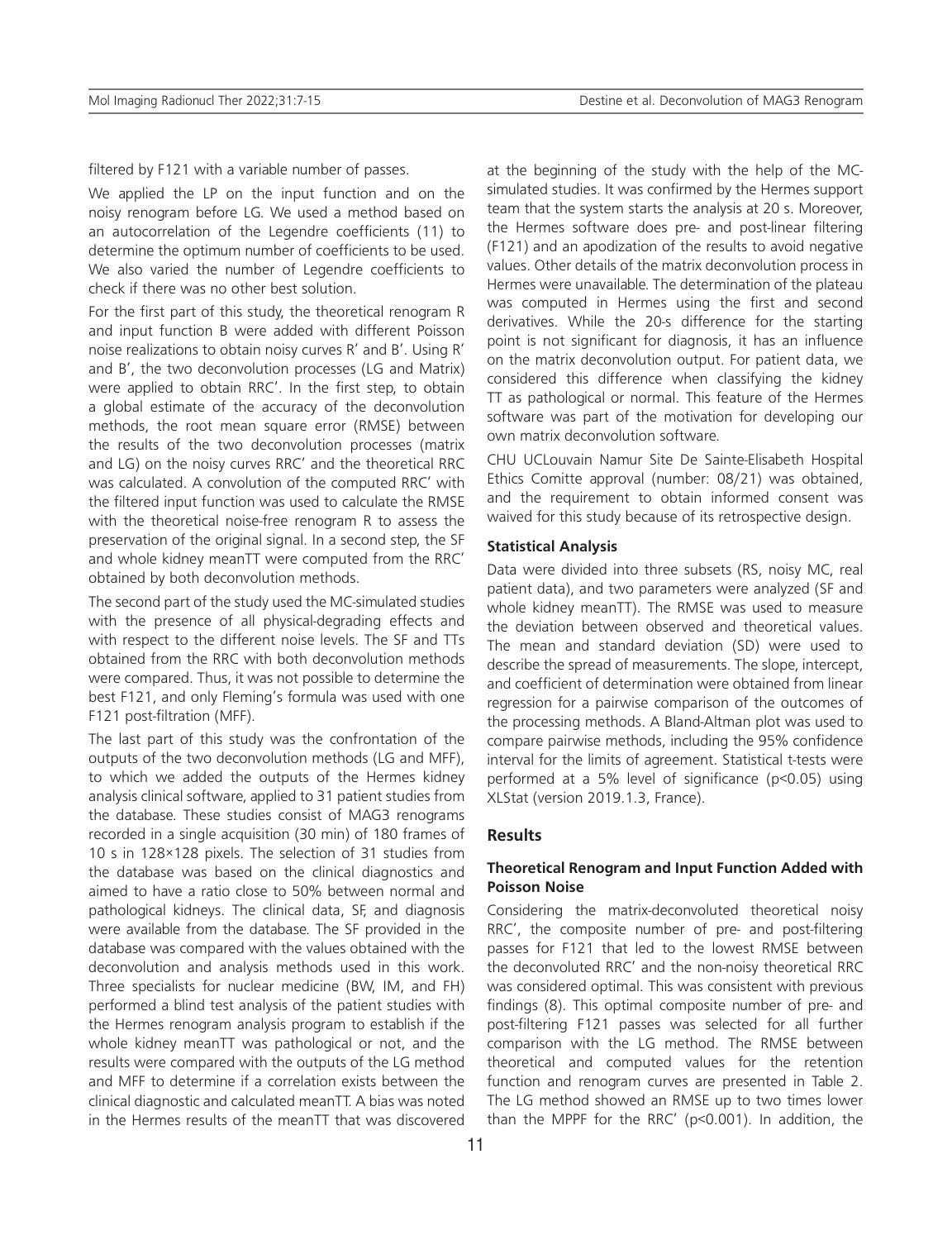reconvolution error was the lowest for LG (p=0.001). The MFF was slightly worse in both cases but nevertheless close to the lowest MPPF RMSE. The better performance of the LG can be visualized in Figure 2a, where the MPPF method still had ripples and negative values, which have no physiological interpretation. The LG method preserved most of the original RRC. In particular, the vascular peak and subsequent points were smeared out when MPPF was applied, a phenomenon that gradually was increasingly present as the number of F121 passes increased in prefiltering (Figure 2b).

For the simulated data, SF values are given in the database, and the meanTT was computed from non-noisy RRC by Riemann integration of the curve. An excellent agreement

| Table 2. RMSE between the theoretical RRC and                    |  |                               |  |  |  |  |
|------------------------------------------------------------------|--|-------------------------------|--|--|--|--|
| deconvoluted noisy RRC' and RMSE between the                     |  |                               |  |  |  |  |
| theoretical renogram R and reconvoluted renogram R'<br>from RRC' |  |                               |  |  |  |  |
|                                                                  |  | Theory RRC-RRC'   Theory R-R' |  |  |  |  |

| <b>Method</b> | <b>RMSE</b> | <b>SD</b> | <b>RMSE</b> | <b>SD</b> |
|---------------|-------------|-----------|-------------|-----------|
| LG.           | 0.0017      | 0.0008    | 32.23       | 11.66     |
| <b>MPPF</b>   | 0.0030      | 0.0008    | 41.55       | 10.63     |
| <b>MFF</b>    | 0.0036      | 0.0011    | 43.77       | 11.60     |
|               |             |           |             |           |

RMSE: Root mean square error, RRC: Renal retention curve, LG: Legendre generalized, MPPF: Matrix pre and post filtering, MFF: Matrix Flemings' filtering, SD: Standard deviation



**Figure 2.** (a) Comparison between the theoretical (light gray dotted dashed line) non-noisy RRC, the matrix MPPF (dotted line) with three passes for pre-filtering and one post-filtering, and LG (dashed line) deconvolution of the corresponding noisy renogram. (b) Increasing the number of smooths for MPPF (six passes for pre-filtering and one for post-filtering) smeared out the vascular peak

RRC: Renal retention curve, LG: Legendre generalized, MPPF: Matrix pre and post filtering

was noted between the database SF values, and the results computed from the three methods (Table 3) with no significant difference (p>0.30).

The meanTT calculated from the non-noisy RRC curves and the results from the RRC' obtained with LG and the matrix method -with MPPF or MFF- were compared using Bland-Altman plots (Figure 3a, b, c). LG resulted in a bias closest to zero and the smallest SD, while the MPPF with the lowest RMSE and the MFF performed very similarly.



**Figure 3.** Bland-Altman plot agreement between the meanTT obtained on RS without noise and RS with Poisson noise added for (a) LG, (b) MPPF with lowest RMSE, and (c) MFF. U and LLOA show two SD meanTT: Mean transit time, RS: Reference study, LG: Legendre generalized, MPPF: Matrix pre and post filtering, RMSE: Root mean square error, MFF: Matrix Flemings' filtering, U: Upper, LLOA: Lower levels of agreement, SD: Standard deviation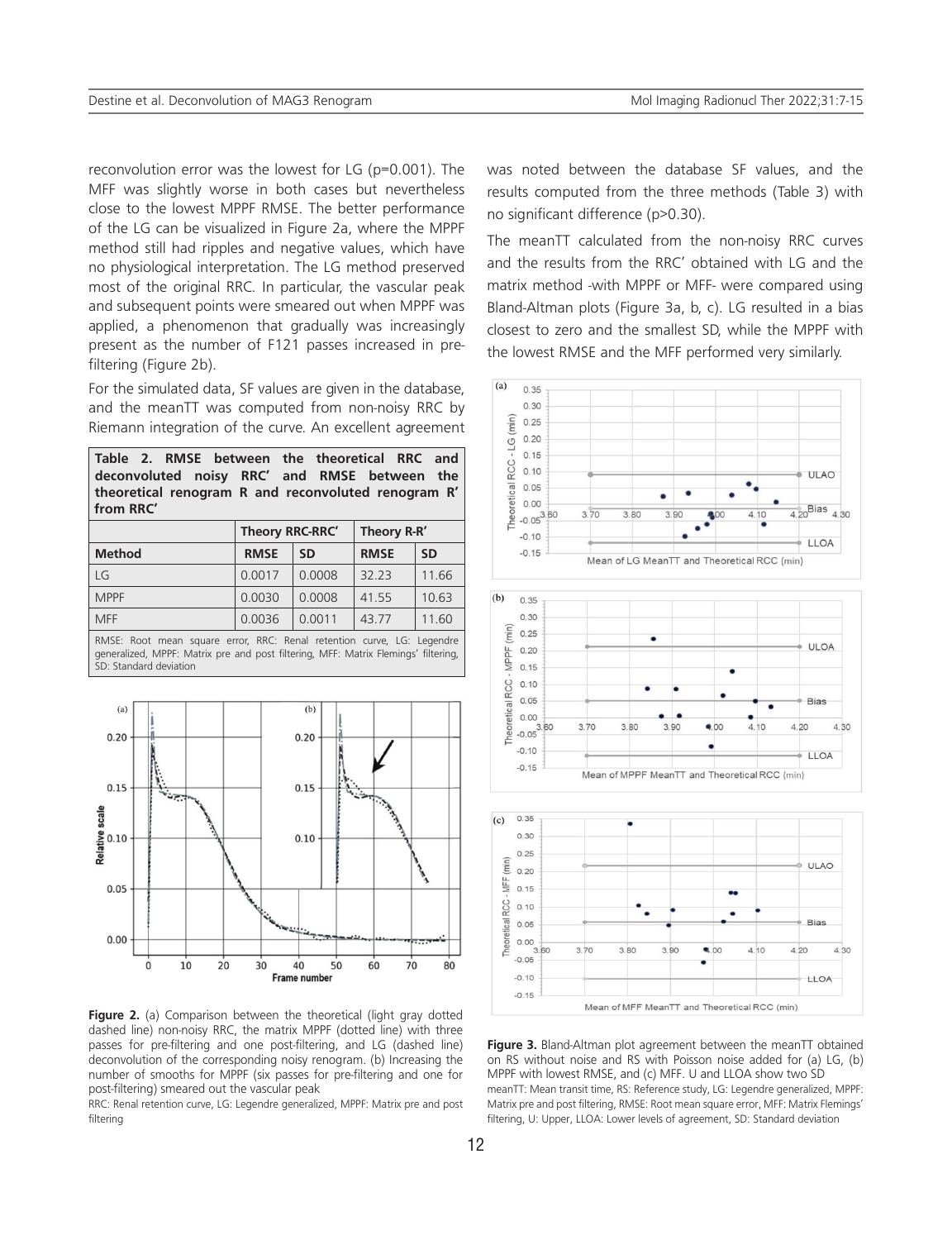## **MC-simulated Studies**

For the MC-simulated studies, we only considered the MFF for the matrix deconvolution. For each study, the simulated data were created with the same kinetic parameters (SF and meanTT) based on their respective RS. For the SF, we did not find any significant difference in the mean between the LG and MFF methods when compared with the expected values (p=0.63). The average value of the meanTT extracted from the RS used as reference was 4.0 min for the left kidney and 3.9 min for the right kidney. When comparing the mean of the meanTT for all posterior studies and all anterior studies (Table 4), a difference was observed between the two methods. This is illustrated in Figure 4a, b. LG was always higher and closer to the expected meanTT value than MFF. Considering the same view and same kidney, the value dispersion was also

| Table 3. Summary statistics of linear regression on noisy<br>reference study for the split function |       |                |                  |  |
|-----------------------------------------------------------------------------------------------------|-------|----------------|------------------|--|
| <b>Method</b>                                                                                       | Slope | $\mathbb{R}^2$ | Intercept $(\%)$ |  |
| LG                                                                                                  | 1.00  | 0 9 9          | 0.002            |  |
| <b>MPPF</b>                                                                                         | 0.981 | 0 9 9          | 0.008            |  |
| <b>MFF</b>                                                                                          | 0.961 | 0 9 9          | 0.02             |  |
| LG: Legendre generalized, MPPF: Matrix pre and post filtering, MFF: Matrix<br>Flemings' filtering   |       |                |                  |  |



**Figure 4.** Box plot of the meanTT with the LG and MFF methods for (a) posterior and (b) anterior left (LK) and right (RK) kidney MC-simulated data

meanTT: Mean transit time, LG: Legendre generalized, MFF: Matrix Flemings' filtering

reduced with LG. In Figure 4, the posterior and anterior studies were separated to take into account the difference in the patient configuration, in the background subtraction for the kidney and the input function, and to highlight the signal-to-noise ratio worsening in anterior images.

#### **Patient Studies**

For the SF, no significant difference was found between LG and the database values (p=0.48). A comparison of the whole kidney meanTT was performed between the Hermes clinical software, LG, and MFF (Figure 5a, b, c). A general good agreement was noted in the normal range of meanTT (3.5±1 min for hydrated patients following ISCORN), while discrepancies between methods were more frequently observed for kidneys with meanTT outside this normal range. A systematic bias was observed between LG and Hermes (bias: 1.1, SD: 1.4). The LG meanTT values were higher than that in Hermes (p<0.001). The same trend was observed between MFF and Hermes (bias: 0.6, SD: 1.1, p<0.0001). The difference between LG and MFF was less marked (bias: 0.1, SD: 0.7, p=0.18).

The blind test realized by the three physicians gave a discordant diagnosis on 4 of 62 kidneys for the determination of an abnormal TT. The discordance appeared for patients with results in the "gray zone" where the final diagnosis remains physician dependent (17). For the remaining 58 kidneys, we obtained discrepancies for only 10.3% with LG, 12.1% with MFF, but 24.1% with the Hermes system between diagnosis based on prolongated TT values and physician diagnosis.

#### **Discussion**

A common result for all the data -theoretical, MC-simulated, and patient- is the absence of significant differences between the LG and database values for the determination of the SF, a clinically important parameter.

On the theoretical data, the LG showed better preservation of the original information in the renogram and a better recovery of the theoretical RRC (Figure 2). For MC simulations, the meanTT was closer to the expected values with a smaller dispersion (Table 4).

| Table 4. Results of meanTT for MC-simulated studies for<br>posterior and anterior images                             |             |           |             |           |               |
|----------------------------------------------------------------------------------------------------------------------|-------------|-----------|-------------|-----------|---------------|
| <b>Method</b>                                                                                                        | LG          |           | <b>MFF</b>  |           |               |
|                                                                                                                      | <b>Mean</b> | <b>SD</b> | <b>Mean</b> | <b>SD</b> | p from t-test |
| Post                                                                                                                 | 3.82        | 0.13      | 3 59        | 0.20      | p<0.001       |
| Ant                                                                                                                  | 3.98        | 0.11      | 3.84        | 0.19      | p<0.001       |
| LG: Legendre generalized, MFF: Matrix Flemings' filtering, Post: Posterior, Ant:<br>Anterior, SD: Standard deviation |             |           |             |           |               |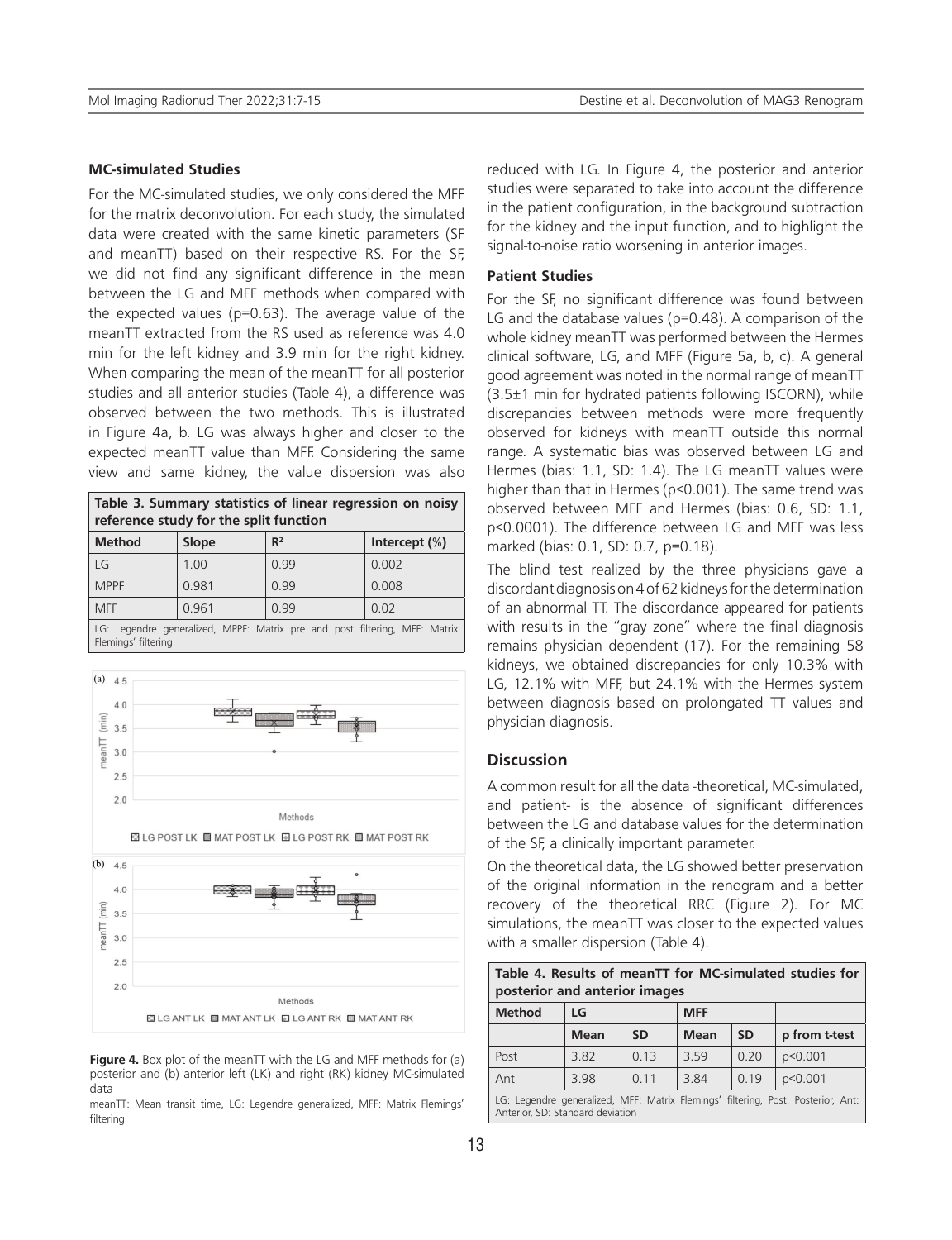The patient database does not contain any information about TT contrary to simulated data where the ground truth is known. This was part of the motivation to include the blinded physician diagnoses in the study, although the diagnosis does not always give evidence of a slowed TT or obstruction, and it remains difficult to define since no gold standard exists (18,19). The results obtained with patients had the same trend as the simulation data, suggesting that real-world data processing with LG behaves in the same manner. Moreover, the diagnoses were more in agreement with the values obtained with LG. The display of the RRC



**Figure 5.** Bland-Altman plot of agreement between the whole kidney meanTT obtained between (a) LG and Hermes, (b) MFF and Hermes, and (c) LG and MFF. U and LLOA show two SD

meanTT: Mean transit time, LG: Legendre generalized, MFF: Matrix Flemings' filtering, U: Upper, LLOA: Lower levels of agreement, SD: Standard deviation

curve was also visually improved by the LG (Figure 6) method when reconvolution of the RRC with the input function is used as a quality control process, this is an interesting property.

The filtration of the input curve and renogram by the LP instead of F121 before the matrix deconvolution was also investigated (data not shown). This globally resulted in an improvement of the deconvolution over F121 filtering. Nonetheless, the LG method used in this study presents even more improvements in the results due to the Moore– Penrose inversion matrix, which acts as a least square fit. Even if the matrix method is dependent on the first point, the filtration of the curves remains crucial (7). As pointed out by previous studies (9), F121 is not the best technique, but still remains the most used. Moreover, there is no assumption in the LG method on the form of the input function in contrast to some methods where the input function is modeled by mathematical functions (20). This LG method should not be seen as limited to kidney deconvolution but should be also applied to other types of dynamic study (work in progress) in nuclear medicine.

The LG method can be automated and has no extra computation needs compared with the matrix method.

In summary, the LP-based deconvolution appears to be a clinically feasible alternative to the classic matrix deconvolution for renogram analysis.

#### **Study Limitations**

The two main limitations of the study are the low number of variable parameters (SF and clearances) in the MC simulations and the lack of independently determined TT in the patient database. However, the results showed a similar trend in both simulated and real data to the benefit of our method.



**Figure 6.** Example of the visual and stability improvement of the Legendre method compared with the matrix deconvolution technique on noisy renogram study for the right (green) and left (red) kidneys